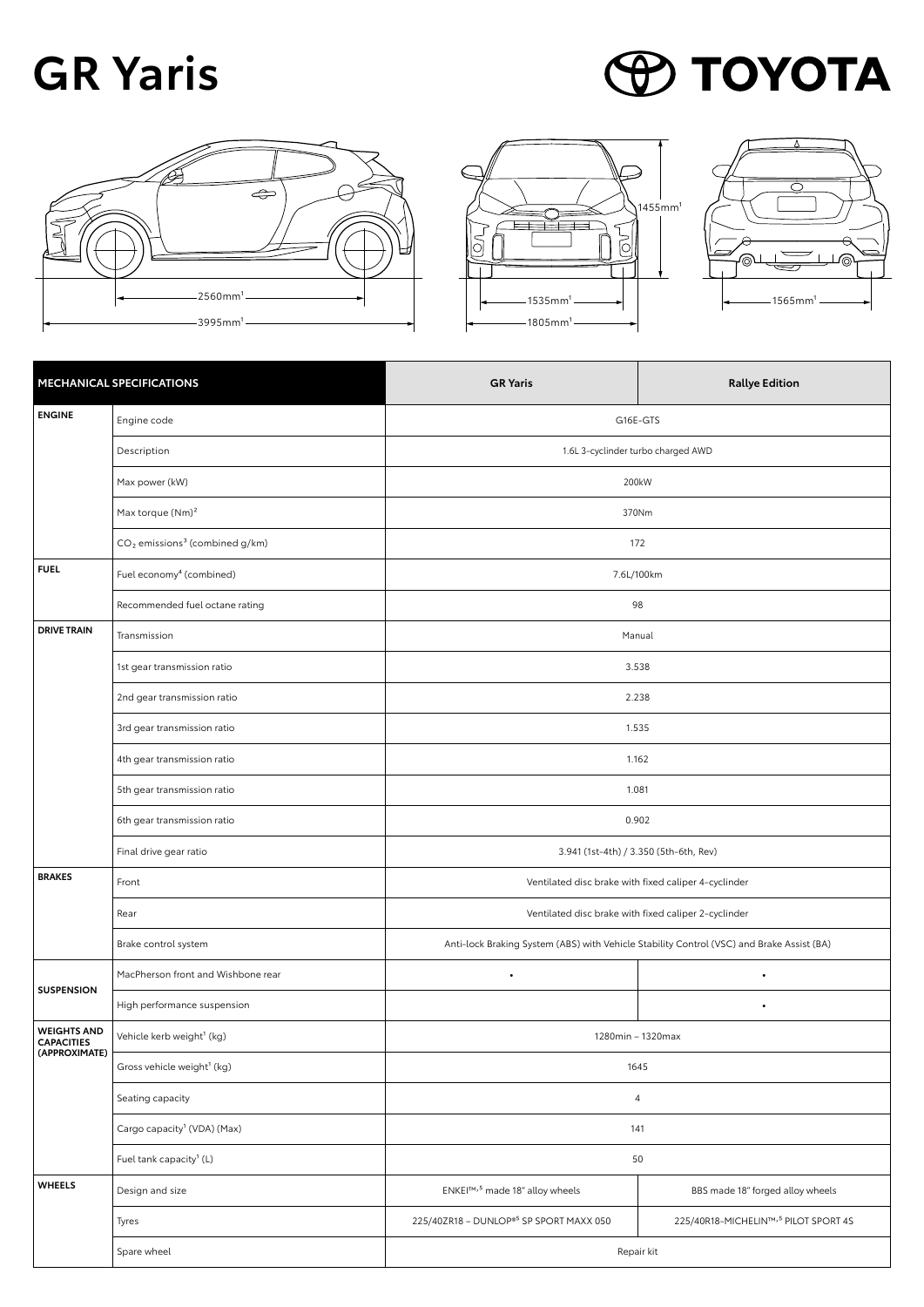| <b>MECHANICAL SPECIFICATIONS</b>          |                                                                                                                           | <b>GR Yaris</b>  | <b>Rallye Edition</b> |
|-------------------------------------------|---------------------------------------------------------------------------------------------------------------------------|------------------|-----------------------|
| <b>INTERIOR</b>                           | Aluminium pedals (brake, accelerator, clutch)                                                                             | $\bullet$        |                       |
|                                           | Leather wrapped gear lever                                                                                                |                  |                       |
|                                           | GR leather heated steering wheel                                                                                          | $\bullet$        |                       |
|                                           | Leather parking brake lever                                                                                               |                  |                       |
|                                           | Soft touch instrument panel                                                                                               |                  |                       |
|                                           | Auto-dimming rear mirror                                                                                                  | $\bullet$        |                       |
|                                           | 60:40 split folding rear seats                                                                                            | $\bullet$        |                       |
|                                           | Front heated seats                                                                                                        |                  |                       |
|                                           | GR sports seats (suede and leather accented trimmed)                                                                      | Silver stitching | Red stitching         |
| <b>EXTERIOR</b>                           | LED Daytime Running Lamps (DRL)                                                                                           |                  |                       |
|                                           | LED front and rear fog lamps                                                                                              |                  |                       |
|                                           | LED headlamps with Automatic High Beam                                                                                    | $\bullet$        |                       |
|                                           | GR red brake calipers                                                                                                     |                  |                       |
|                                           | Auto-electronically retractable door mirrors                                                                              | $\bullet$        |                       |
| <b>INSTRUMENTS</b><br><b>AND CONTROLS</b> | 4.2" colour Multi Information Display (MID)                                                                               | $\bullet$        |                       |
|                                           | Head-Up Display                                                                                                           | $\bullet$        |                       |
|                                           | Drive mode select                                                                                                         |                  |                       |
|                                           | Smart entry and start system                                                                                              | $\bullet$        |                       |
|                                           | Automatic climate control air conditioning                                                                                | $\bullet$        |                       |
| <b>STORAGE AND</b><br><b>CONVENIENCE</b>  | Centre console cup holders x 2                                                                                            | $\bullet$        |                       |
|                                           | Illuminated entry                                                                                                         |                  |                       |
|                                           | Driver and front passenger sunvisors with mirror                                                                          | $\bullet$        |                       |
|                                           | Driver and passenger door pocket bottle holder                                                                            |                  |                       |
| <b>MULTIMEDIA</b>                         | 7" colour touchscreen display                                                                                             |                  |                       |
|                                           | Satellite navigation with SUNA™, <sup>6</sup> traffic channel                                                             | $\bullet$        |                       |
|                                           | USB <sup>7</sup> input                                                                                                    |                  |                       |
|                                           | Digital radio <sup>8</sup> (DAB+)                                                                                         |                  |                       |
|                                           | Bluetooth® <sup>9</sup> connectivity                                                                                      | $\bullet$        |                       |
|                                           | Voice recognition, Mobile Assistant, Siri® <sup>10</sup> Eyes Free,<br>Miracast® <sup>11</sup> and myToyota <sup>12</sup> | $\bullet$        |                       |
|                                           | Apple CarPlay® <sup>10</sup> and Android Auto™ <sup>13</sup><br>(speak to your Dealer about device compatibility)         | $\bullet$        |                       |
|                                           | JBL <sup>®5</sup> 8-speaker audio                                                                                         |                  |                       |
|                                           | Steering wheel controls for Multi Information Display,<br>telephone and audio                                             |                  |                       |